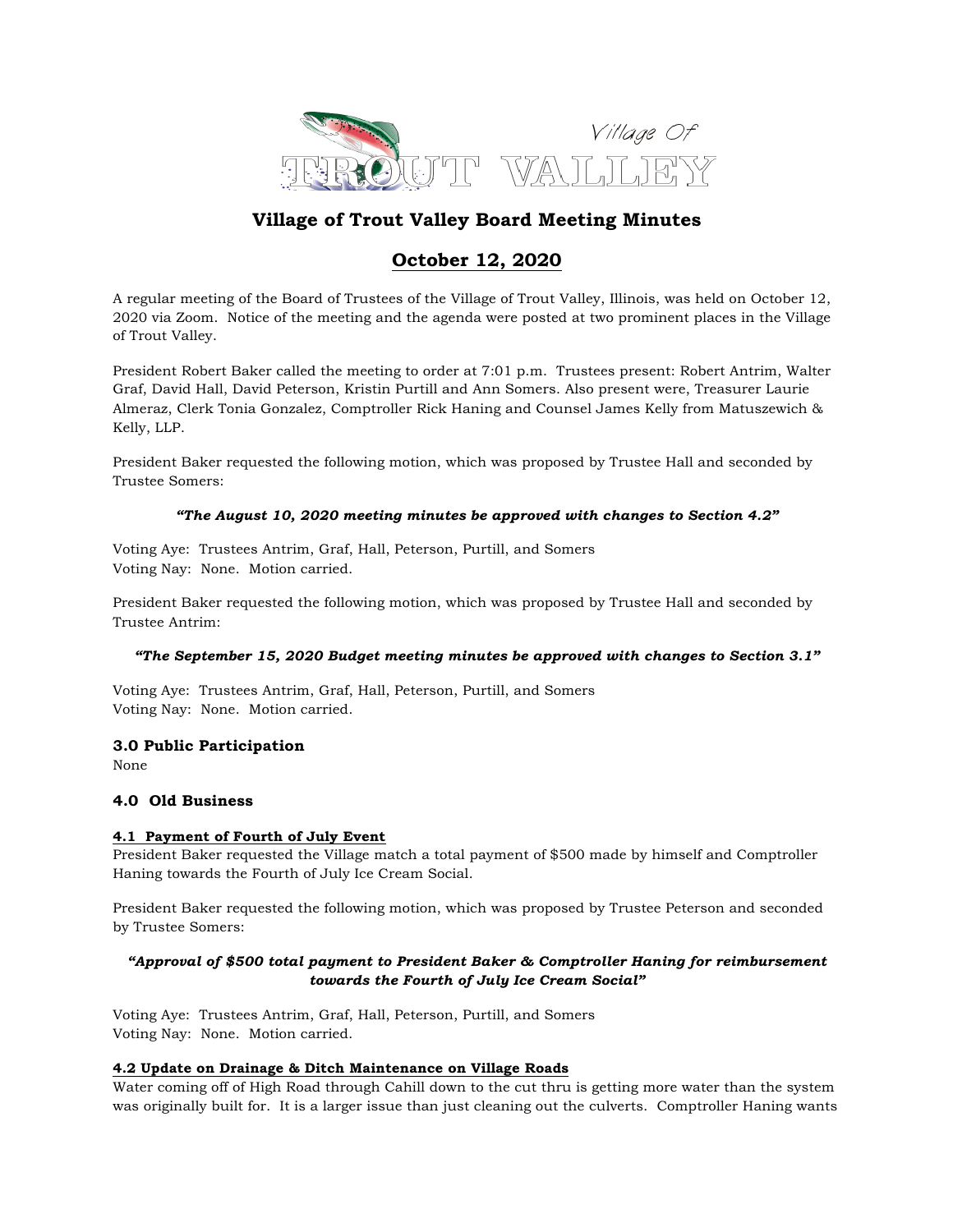to update the current agreement with the TVA to reflect current TVA/Village agreed upon maintenance items. President Baker requested a comprehensive study on the ditch drainage issues.

### **4.3 Clarification of Village Representative on the TVA Road Committee**

Counsel Kelly confirmed that President Baker determines the process on who the Village Representative should be. Discussions held regarding the benefit of having two Village representatives on the TVA Roads Committee. Trustee Peterson has a wealth of knowledge on the process of how the roads should be done. Trustee Petersons participation & collaboration would allow for a knowledge transfer to Trustee Graff.

# **4.4 Trout Valley Flag**

Trustee Peterson would like to encourage residents to create a Trout Valley flag to hang at the Lodge. Cost is approx. \$300 for a custom flag. Trustee Peterson will write an article for the Trout Valley Newsletter outling the details of the contest.

### **4.5 2020 U.S. Census Update**

The deadline for 2020 U.S. Census has been extended to October 31<sup>st</sup>. As of today, Trout Valley is #1 in Illinois in self reporting at 91.3%. Residents are encouraged to respond.

### **4.6 April 6, 2021 Consolidated Elections**

Only one resident has requested an election packet. All residents are encouraged to consider running for one of three Village Trustee positions on the ballot. The filing period is from December 14th through December 21st, 2020.

### **5.0 New Business (Note: agenda items not in order of agenda listing)**

# **5.11 Approval of #2020-21-001 Appropriations for General Corporate Purposes for the Village of Trout Valley for the Fiscal Year September 1, 2020 through August 31, 2021**

President Baker requested the following motion, which was proposed by Trustee Hall and seconded by Trustee Purtill:

# *"To approve the #2020-21-001 Appropriations for General Corporate Purposes for the Village of Trout Valley for the Fiscal Year September 1, 2020 through August 31, 2021"*

Voting Aye: Trustees Antrim, Graf, Hall, Peterson, Purtill, and Somers Voting Nay: None. Motion carried.

### **5.3 Consultant Agreement for Mark Bartlett**

President Baker requested the board approve a consulting agreement with Mark Bartlett due to his vast knowledge & service to Trout Valley. Mr. Bartlett would serve as the Project Manager on the stormwater project and paid \$48 per hour as an Independent Contractor. It is estimated he would work 100 hours or less on this project. Similar proposals range from \$60-\$200 per hour. Mr. Bartlett would be working with Comptroller Haning. The Board requested a copy of the Independent Contractor Agreement for review, prior to the vote. (Vote was held after Agenda item 5.12)

President Baker requested the following motion, which was proposed by Trustee Hall and seconded by Trustee Antrim:

#### *"To approve Mark Bartlett as Independent Contractor for the Stormwater Project @ \$48 per hour"*

Voting Aye: Trustees Antrim, Graf, Hall, Peterson, Purtill, and Somers Voting Nay: None. Motion carried.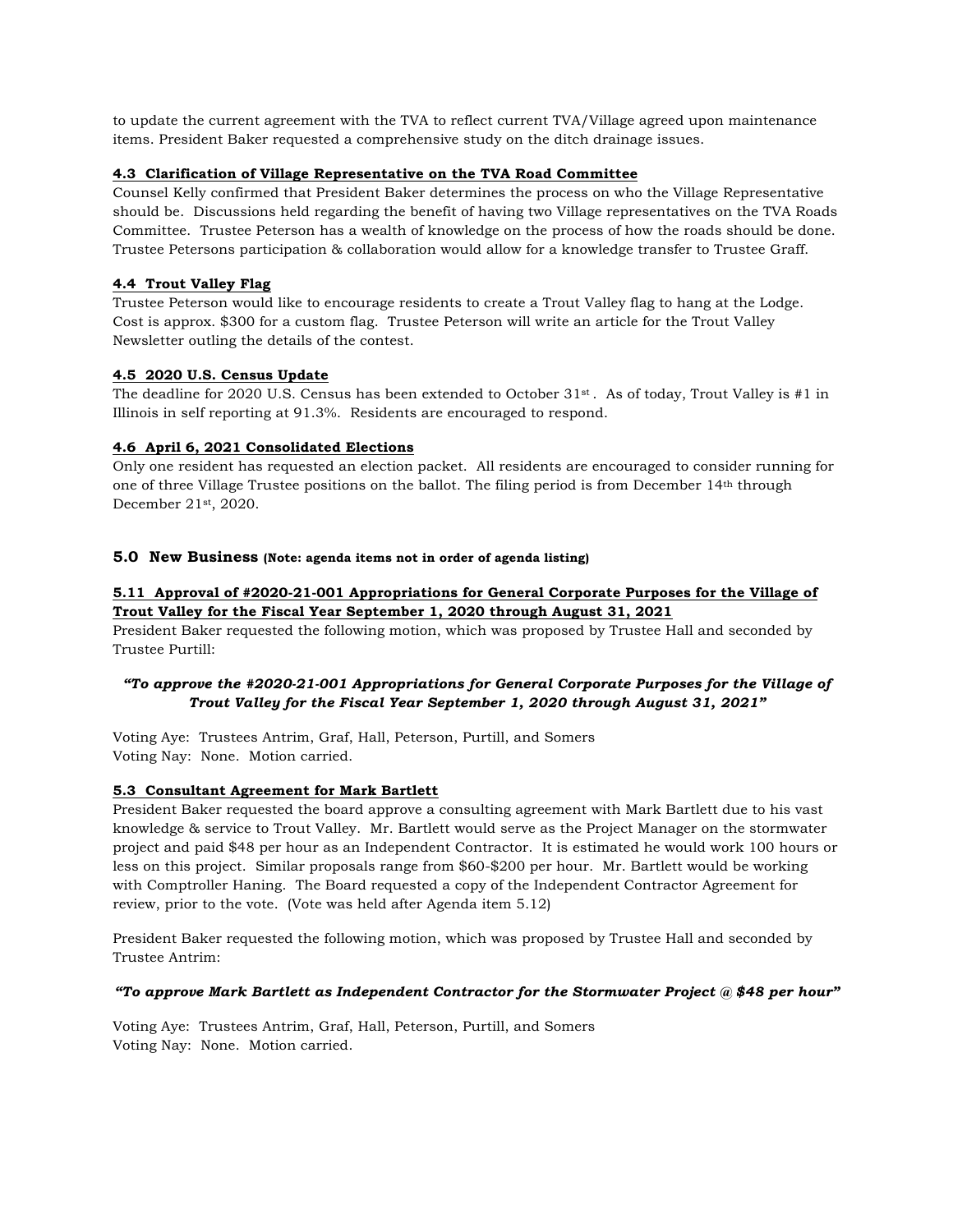# **5.1 Joint Road (Stormwater) Project & 5.2 Update on Trout Valley Road (Stormwater) Project Funding**

Bids were requested from nine companies and he has received four bids. The bids were opened on October 3rd and Mr. Bartlett is sorting thru bids and talking with bidders to clarify items. Bidders were asked to lay 2" of gravel with asphalt on top. Discussions held regarding various materials for the roads.

Comptroller Haning is researching issuing a bond for this project. He is in the process of talking with banks. However due to the small size of the dollar amount, interest rates may not be as low as once thought. The TVA Road plan is \$250k and did not include Trout Valley road & the 20% contribution to the road project. Trustee Peterson would like to see the 800' of Trout Valley road where the pipe repair will be done, added to the project. Comptroller Haning clarified that this is a stormwater project and not a road project. A special meeting will be called to approve this project and its funding.

### **5.4 Equipment Purchase for Village Treasurer**

Laurie Almeraz, newly appointed Village Treasurer is in need of computer hardware & software for her position. Equipment purchase approved by President Baker.

# **5.5 Policy for Posting Meeting Audio/Video**

Discussions held regarding the need for policy on posting of the audio/video of Village Board meetings, along with use of audio vs. video recordings. Counsel Kelly felt no policy is needed, the Village has no obligation to post recordings, it is seen as an effort for public transparency. President Baker would like to start posting the audio recordings and then readdress the use of video recordings at a later date.

# **5.6 Christmas Lights**

TVA Social committee would like to have a larger light display near the barn since the kids Christmas party will be outside, due to Covid19 restrictions. The TVA Social committee will contribute for the lights and the silo will also be decorated. The lights (\$2.17k) & installation (\$1k) will cost approx. \$3.17k. President Baker would like the Village to pay for the materials (lights) due to the tax exemption, along with the installation. The TVA/Social Committee will reimburse the Village \$1k. Discussions held regarding the impact on 4th of July fireworks purchase and the spending on lights vs. security and other budget areas. Comptroller Haning asked the Village cost be \$2k max.

President Baker requested the following motion, which was proposed by Trustee Somers and seconded by Trustee Graf:

# *"To approve the purchase of holiday lights/installation for up to \$3k, with the TVA/Social Committee reimbursing the Village \$1k"*

Voting Aye: Trustees Antrim, Graf, Hall, Purtill, and Somers Voting Nay: None Abstain: Trustee Peterson. Motion carried.

# **5.7 Statue**

The Trout Valley Historical Society is trying to raise funds to purchase a trout sculpture, to place at the corner of Stonegate & River Roads. The Petersons have donated honey from their bee hives to help raise funds.

### **5.8 Flying of Tree City Flag**

Trustee Hall questioned if the Village wanted to fly the Tree City flag & where to fly. President Baker suggested near the barn & asked the Forestry board to come back with suggestions.

### **5.9 Option for Village Trustees & Officials to Meet in Person for Future Village Meetings**

The next Village board meeting is in December. President Baker recognized that Covid19 cases may be worse in the colder months. He would like to readdress this issue at a later date.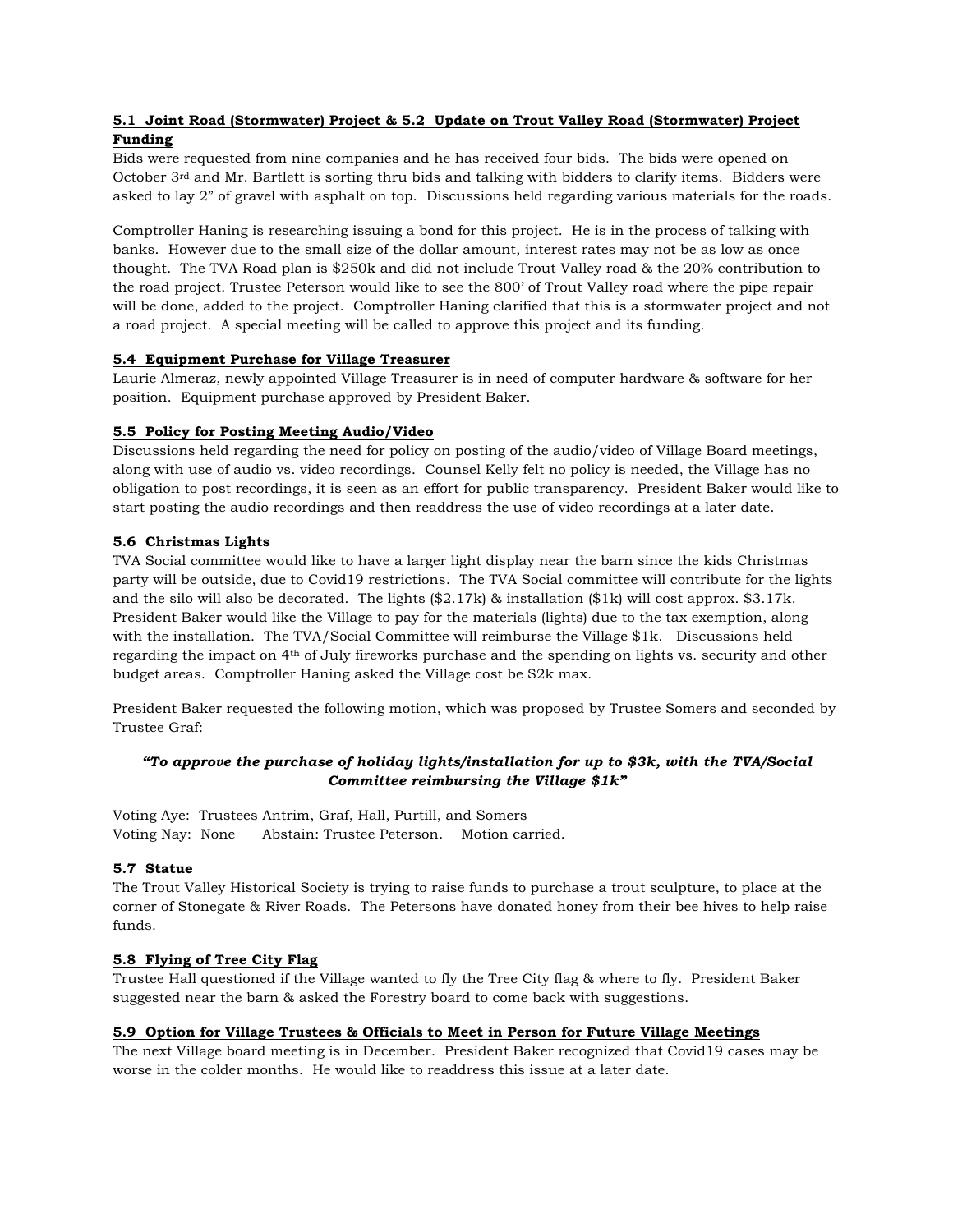### **5.10 Approval of 2021 Village Board Meeting Dates**

Clerk Gonzalez presented the Board with the proposed 2021 Village meeting dates. The approved dates for 2021 are: 2/8, 4/12, 6/8, 8/9, 9/21 (budget), 10/11, & 12/6. The 2021 meeting dates will be published & posted.

### **5.11 – Previous Discussed**

### **5.12 Approval of 2021 IDOT Resolution for Road Maintenance**

The amount of \$13k listed on the 2020-21 IDOT Resolution for Road Maintenance is on the 2020-21 Appropriations budget, listed under Motor Fuel Tax Fund. The Road Maintenance Agreement with the TVA needs to be modified.

President Baker requested the following motion, which was proposed by Trustee Hall and seconded by Trustee Purtill:

#### *"To approve the 2020-21 IDOT Resolution for Maintenance in the amount of \$13k"*

Voting Aye: Trustees Antrim, Graf, Hall, Peterson, Purtill, and Somers Voting Nay: None. Motion carried

### **6.0 Reports, as appropriate**

#### **6.1 Financial Report**

Comptroller Haning reviewed the Statement of Financial Position for FY2020. Cash Receipts were \$138k vs \$128k in 2019 and a budgeted amount of \$127.7k. Cash Disbursements were \$136k vs a \$133k budget. Overall, very good budget management in 2020. The Balance Sheet currently has \$309.7k vs \$307.8k in 2019. A part of the Cash Balance will be needed to redo the Village loop road.

President Baker requested the following motion, which was proposed by Trustee Hall and seconded by Trustee Sommers:

#### *"Approve the August 2020 Disbursements for the Village of Trout Valley"*

Voting Aye: Trustees Antrim, Graf, Hall, Peterson, Purtill and Somers Voting Nay: None. Motion carried.

President Baker requested the following motion, which was proposed by Trustee Antrim and seconded by Trustee Hall:

#### *"To accept & approve YE Financial Statement for use in YE statutory reporting requirements."*

Voting Aye: Trustees Antrim, Graf, Hall, Peterson, Purtill, and Somers Voting Nay: None. Motion carried.

Comptroller Haning reviewed the September 2020 financial statements. State Income Tax was \$4.1k vs \$3.1k in 2019 vs. a \$3.3k budget. Interest rates are almost to zero, therefore expect a \$4-\$5k annual reduction. Net Receipts were \$8.5k vs. a \$7.5k budget. Cash Balance is \$318k vs. \$297k in 2019.

President Baker requested the following motion, which was proposed by Trustee Hall and seconded by Trustee Somers:

#### *"To approve the September 2020 Disbursements"*

Voting Aye: Trustees Antrim, Graf, Hall, Peterson, Purtill, and Somers Voting Nay: None. Motion carried.